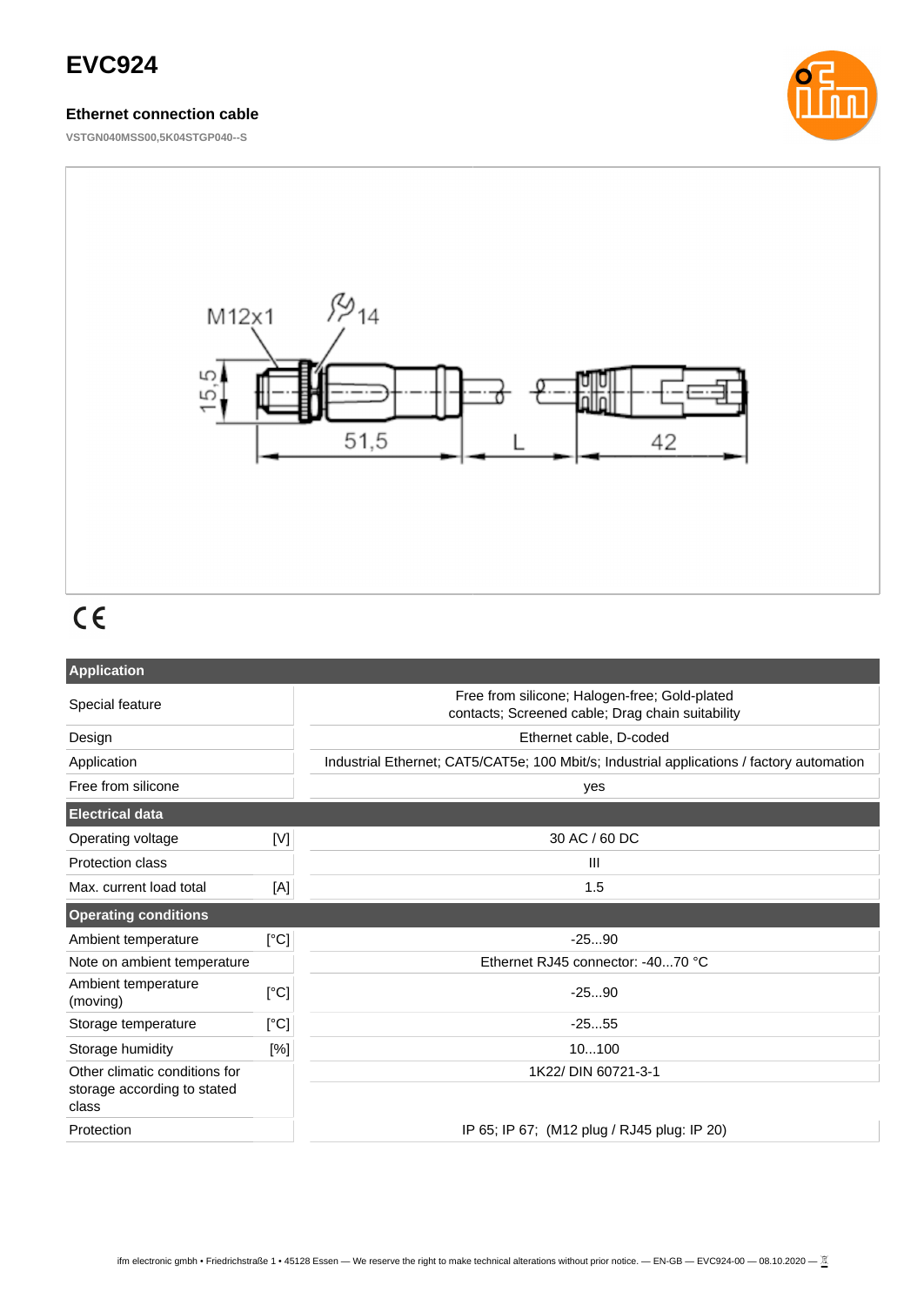# **EVC924**

### **Ethernet connection cable**

**VSTGN040MSS00,5K04STGP040--S**



| Mechanical data                     |      |                                                         |                                                                                                   |  |
|-------------------------------------|------|---------------------------------------------------------|---------------------------------------------------------------------------------------------------|--|
| Weight                              | [g]  | 69.6                                                    |                                                                                                   |  |
| Moulded-body material               |      | TPU / PC                                                |                                                                                                   |  |
| Material nut                        |      | brass, nickel-plated                                    |                                                                                                   |  |
| Tightening torque                   | [Nm] | Lock nut: 0,61,2                                        |                                                                                                   |  |
| Drag chain suitability              |      | yes                                                     |                                                                                                   |  |
|                                     |      | bending radius for flexible use                         | min. 10 x cable diameter                                                                          |  |
| Drag chain suitability              |      | travel speed                                            | max. 3.3 m/s for a horizontal travel length<br>of 5 m and max, acceleration of 5 m/s <sup>2</sup> |  |
|                                     |      | bending cycles                                          | $>$ 3 Mio.                                                                                        |  |
|                                     |      | torsional strain                                        | ± 180 °/m                                                                                         |  |
| <b>Remarks</b>                      |      |                                                         |                                                                                                   |  |
| Remarks                             |      | Take into account the maximum value of the counterpart! |                                                                                                   |  |
| Pack quantity                       |      | 1 pcs.                                                  |                                                                                                   |  |
| <b>Electrical connection - plug</b> |      |                                                         |                                                                                                   |  |

Connector: 1 x M12, straight; Moulded body: TPU, black; Locking: brass, nickel-plated; Contacts: gold-plated



#### **Electrical connection**

Cable: 0.5 m, PUR, Halogen-free, green, Ø 6.5 mm, shielded; PROFINET Type C; 4 x 0.34 mm² (7 x Ø 0.25 mm )

#### **Connection**



#### **Electrical connection - plug**

Connector: 1 x RJ45, straight; Moulded body: PC; Contacts: gold-plated